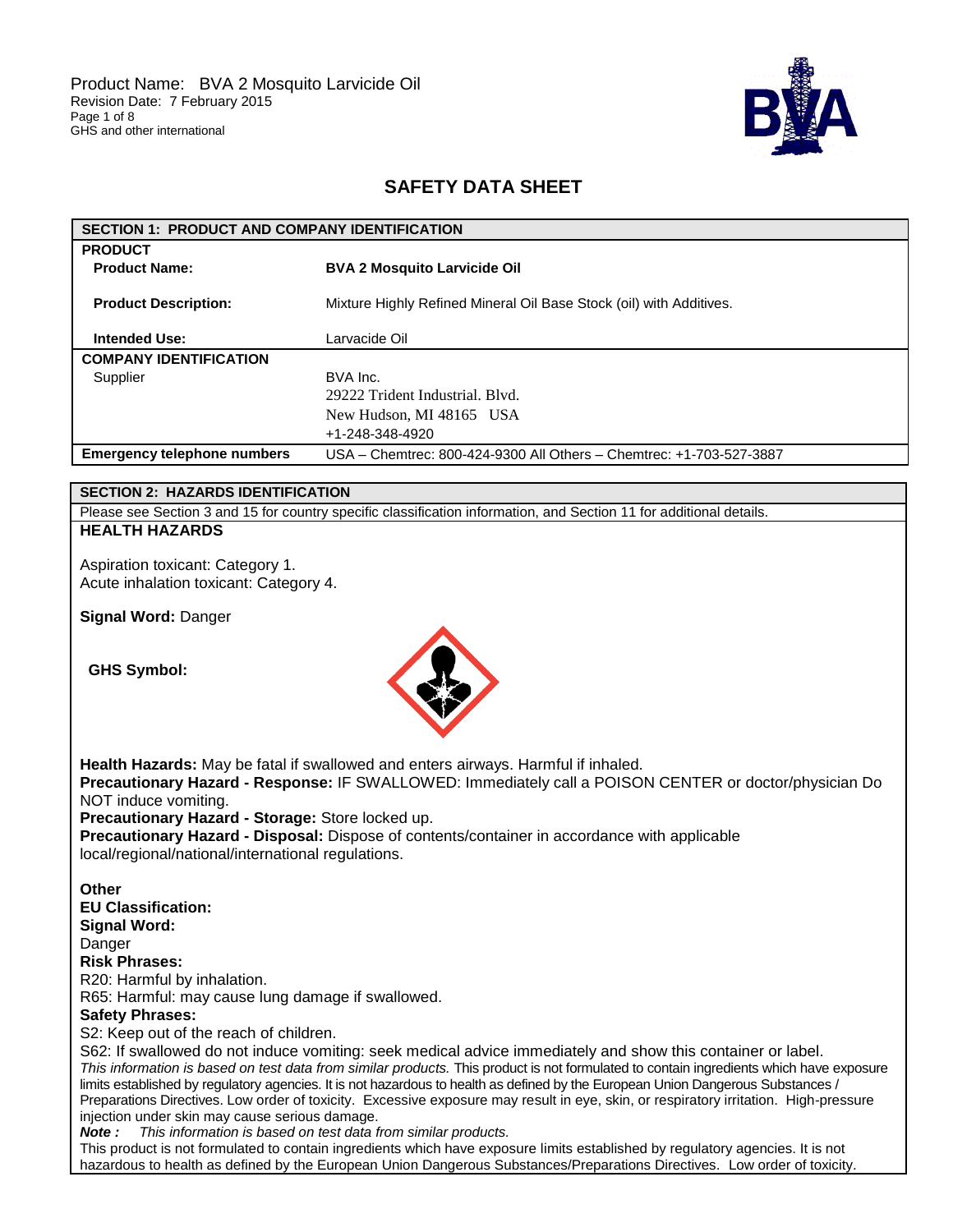

Excessive exposure may result in eye, skin, or respiratory irritation. High-pressure injection under skin may cause serious damage. This material should not be used for any other purpose than the intended use in Section 1 without expert advice. Health studies have shown that chemical exposure may cause potential human health risks which may vary from person to person.

| <b>Chemical Name: Mixture</b>              | CAS#                                                  | Percent (% wt) |
|--------------------------------------------|-------------------------------------------------------|----------------|
| The base oil may be a mixture of the       | The base oil may be a mixture of the Following CAS#s: |                |
| Following:                                 |                                                       |                |
| 1) Hydrotreated Distillate, Heavy Paraffin | 64742-54-7.                                           |                |
| 2) Hydrotreated Distillate, Light Paraffin | 64742-55-8                                            | >95%           |
| 3) Hydrotreated Neutral Oil                | 72623-87-1                                            |                |
| 4) White Mineral Oil                       | 8042-47-5                                             |                |
| Proprietary additives                      |                                                       | $< 5\%$        |
| None                                       |                                                       |                |

| <b>SECTION 4 : FIRST AID MEASURES</b> |                                                                                                                                                                                                                                                                                                                                                                          |
|---------------------------------------|--------------------------------------------------------------------------------------------------------------------------------------------------------------------------------------------------------------------------------------------------------------------------------------------------------------------------------------------------------------------------|
| Inhalation:                           | Remove from further exposure. For those providing assistance, avoid exposure to yourself or others. Use<br>adequate respiratory protection. If respiratory irritation, dizziness, nausea, or unconsciousness occurs,<br>seek immediate medical assistance. If breathing has stopped, assist ventilation with a mechanical device<br>or use mouth-to-mouth resuscitation. |
| Skin:                                 | Wash with soap and water. Remove and launder contaminated clothing before reuse. If irritation develops<br>get medical attention.                                                                                                                                                                                                                                        |
| Eye :                                 | Flush thoroughly with water. If irritation occurs, get medical assistance.                                                                                                                                                                                                                                                                                               |
| Ingestion:                            | First aid is normally not required. Seek medical attention if discomfort occurs.                                                                                                                                                                                                                                                                                         |

| <b>SECTION 5 : FIRE FIGHTING PROCEDURES</b> |                                                                                                                                                                                                                                                                                                                                                                                                                                        |                                                                                                                 |  |
|---------------------------------------------|----------------------------------------------------------------------------------------------------------------------------------------------------------------------------------------------------------------------------------------------------------------------------------------------------------------------------------------------------------------------------------------------------------------------------------------|-----------------------------------------------------------------------------------------------------------------|--|
| EXTINGUISHING MEDIA                         | Appropriate Extinguishing Media: Use water fog, foam, dry chemical or carbon dioxide (CO2)<br>to extinguish flames.<br>Inappropriate Extinguishing Media: Straight streams of water                                                                                                                                                                                                                                                    |                                                                                                                 |  |
| <b>FIRE FIGHTING</b>                        | Fire Fighting Instructions: Evacuate area. Prevent run-off from fire control or dilution from<br>entering streams, sewers or drinking water supply. Fire-fighters should use standard<br>protective equipment and in enclosed spaces, self-contained breathing apparatus (SCBA).<br>Use water spray to cool fire exposed surfaces and to protect personnel.<br>Hazardous Combustion Products: Smoke, Fume, Carbon Monoxide, Aldehydes, |                                                                                                                 |  |
| <b>FLAMMABILITY PROPERTIES</b>              | Flash Point ASTM D92 (open cup typical)<br>Lary 2<br>180 (356)                                                                                                                                                                                                                                                                                                                                                                         | <b>Flammable Limits</b><br>(Approximate volume % in air):<br>LEL: N/D UEL: N/D<br>Autoignition Temperature: N/D |  |

|                                            | <b>SECTION 6 : SPILL OR LEAK HANDLING PROCEDURES</b>                                                                                                                                                                                                                                                                                                                                                                           |
|--------------------------------------------|--------------------------------------------------------------------------------------------------------------------------------------------------------------------------------------------------------------------------------------------------------------------------------------------------------------------------------------------------------------------------------------------------------------------------------|
| <b>SPILL MANAGEMENT</b>                    | Land Spill: Stop leak if you can do so without risk. Recover by pumping or with suitable absorbent.                                                                                                                                                                                                                                                                                                                            |
|                                            | Water Spill: Stop leak if you can do so without risk. Confine the spill immediately with booms. Warn<br>other shipping. Remove from the surface by skimming or with suitable absorbents. Seek the advice of<br>a specialist before using dispersants.                                                                                                                                                                          |
|                                            | Water spill and land spill recommendations are based on the most likely spill scenario for this material;<br>however, geographic conditions, wind, temperature, (and in the case of a water spill) wave and current<br>direction and speed may greatly influence the appropriate action to be taken. For this reason, local<br>experts should be consulted. Note: Local regulations may prescribe or limit action to be taken. |
| <b>ENVIRONMENTAL</b><br><b>PRECAUTIONS</b> | Large Spills: Dyke far ahead of liquid spill for later recovery and disposal. Prevent entry into<br>waterways, sewers, basements or confined areas.                                                                                                                                                                                                                                                                            |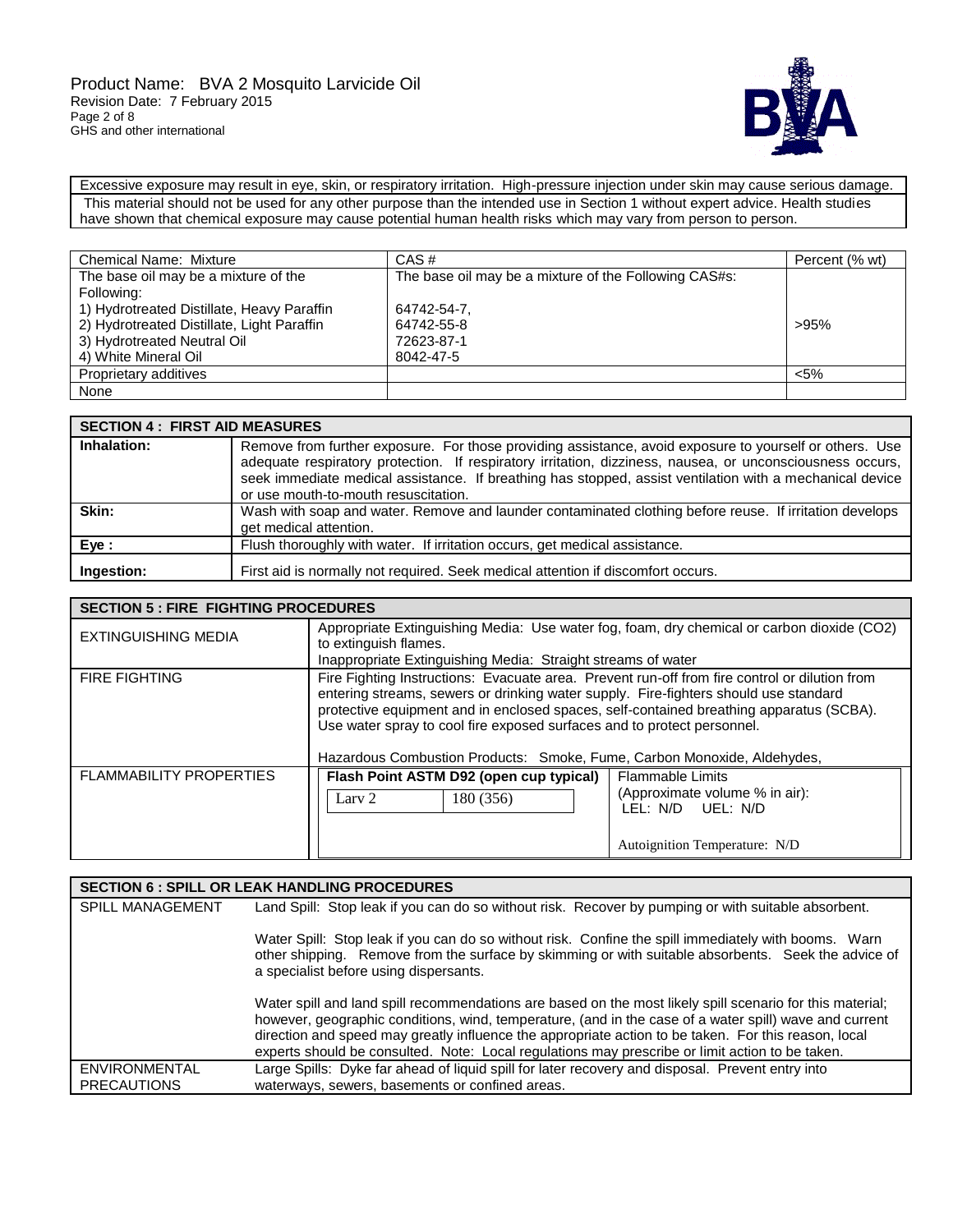

| <b>SECTION 7 : HANDLING AND STORAGE</b> |                           |                                                                                                                                                                                                                                                                                                                                                                                                                                                   |  |  |
|-----------------------------------------|---------------------------|---------------------------------------------------------------------------------------------------------------------------------------------------------------------------------------------------------------------------------------------------------------------------------------------------------------------------------------------------------------------------------------------------------------------------------------------------|--|--|
| <b>HANDLING</b>                         |                           | Prevent small spills and leakage to avoid slip hazard.                                                                                                                                                                                                                                                                                                                                                                                            |  |  |
|                                         |                           | Static Accumulator: This material is a static accumulator.                                                                                                                                                                                                                                                                                                                                                                                        |  |  |
| <b>STORAGE</b>                          |                           | Do not store in open or unlabeled containers.                                                                                                                                                                                                                                                                                                                                                                                                     |  |  |
|                                         |                           |                                                                                                                                                                                                                                                                                                                                                                                                                                                   |  |  |
|                                         |                           | <b>SECTION 8 : EXPOSURE CONTROLS / PERSONAL PROTECTION</b>                                                                                                                                                                                                                                                                                                                                                                                        |  |  |
|                                         |                           | Exposure limits/standards for materials that can be formed when handling this product: When mists / aerosols can occur, the<br>following are recommended: 5 mg/m <sup>3</sup> - ACGIH TLV, 10 mg/m <sup>3</sup> - ACGIH STEL.                                                                                                                                                                                                                     |  |  |
|                                         |                           | Note: Information about recommended monitoring procedures can be obtained from the relevant agency(ies)/institute(s)                                                                                                                                                                                                                                                                                                                              |  |  |
| <b>ENGINEERING CONTROLS</b>             |                           | The level of protection and types of controls necessary will vary depending upon potential<br>exposure conditions. Control measures to consider:                                                                                                                                                                                                                                                                                                  |  |  |
|                                         |                           | No special requirements under ordinary conditions of use and with adequate ventilation                                                                                                                                                                                                                                                                                                                                                            |  |  |
| PERSONAL PROTECTION                     |                           | Personal protective equipment selections vary based on potential exposure conditions such as<br>applications, handling practices, concentration and ventilation. Information on the selection of<br>protective equipment for use with this material, as provided below, is based upon intended,<br>normal usage.                                                                                                                                  |  |  |
| <b>Respiratory Protection:</b>          |                           | Respiratory Protection:<br>If engineering controls do not maintain airborne contaminant<br>concentrations at a level which is adequate to protect worker health, an approved respirator<br>may be appropriate. Respirator selection, use, and maintenance must be in accordance with<br>regulatory requirements, if applicable. Types of respirators to be considered for this material<br>include:                                               |  |  |
|                                         |                           | No special requirements under ordinary conditions of use and with adequate ventilation.                                                                                                                                                                                                                                                                                                                                                           |  |  |
|                                         |                           | For high airborne concentrations, use an approved supplied-air respirator, operated in positive<br>pressure mode. Supplied air respirators with an escape bottle may be appropriate when<br>oxygen levels are inadequate, gas/vapour warning properties are poor, or if air purifying filter<br>capacity/rating may be exceeded.                                                                                                                  |  |  |
| Hand Protection:                        |                           | Any specific glove information provided is based on published literature and glove<br>manufacturer data. Glove suitability and breakthrough time will differ depending on the specific<br>use conditions. Contact the glove manufacturer for specific advice on glove selection and<br>breakthrough times for your use conditions. Inspect and replace worn or damaged gloves. The<br>types of gloves to be considered for this material include: |  |  |
|                                         |                           | No protection is ordinarily required under normal conditions of use.                                                                                                                                                                                                                                                                                                                                                                              |  |  |
| Eve Protection:                         |                           | If contact is likely, safety glasses with side shields are recommended.                                                                                                                                                                                                                                                                                                                                                                           |  |  |
| Skin and Body Protection:               |                           | Any specific clothing information provided is based on published literature or manufacturer<br>data. The types of clothing to be considered for this material include:                                                                                                                                                                                                                                                                            |  |  |
|                                         |                           | No skin protection is ordinarily required under normal conditions of use. In accordance with<br>good industrial hygiene practices, precautions should be taken to avoid skin contact.                                                                                                                                                                                                                                                             |  |  |
|                                         | Specific Hygiene Measures | Always observe good personal hygiene measures, such as washing after handling the material<br>and before eating, drinking, and/or smoking. Routinely wash work clothing and protective<br>equipment to remove contaminants. Discard contaminated clothing and footwear that cannot<br>be cleaned. Practice good housekeeping.                                                                                                                     |  |  |
| <b>ENVIRONMENTAL CONTROLS</b>           |                           | See Sections 6, 7, 12, 13.                                                                                                                                                                                                                                                                                                                                                                                                                        |  |  |

| <b>SECTION 9 : PHYSICAL &amp; CHEMICAL PROPERTIES</b> |                                                                                                                  |                                                     |                                               |
|-------------------------------------------------------|------------------------------------------------------------------------------------------------------------------|-----------------------------------------------------|-----------------------------------------------|
|                                                       | Typical physical and chemical properties are given below. Consult the Supplier in Section 1 for additional data. |                                                     |                                               |
| <b>General Information</b>                            |                                                                                                                  |                                                     | HEALTH, SAFETY, AND ENVIRONMENTAL INFORMATION |
| <b>Physical State</b>                                 | Liauid                                                                                                           | Density at 20°C                                     | $0.856 - 0.862$                               |
| Color                                                 | Clear colorless to pale yellow                                                                                   | Flash Point typical ${}^{\circ}C$ ( ${}^{\circ}F$ ) | >160 (320) See Section 5                      |
| Odor                                                  | Characteristic                                                                                                   | <b>Flammable Limits</b>                             | LEL: N/D<br>UEL: N/D                          |
| Odor Threshold                                        | ND.                                                                                                              | Autoignition Temperature:                           | ND.                                           |
|                                                       |                                                                                                                  | Boiling Point °C (°F)                               | $>200^{\circ}$ C                              |
| <b>OTHER INFORMATION</b>                              |                                                                                                                  | Vapor Density (Air=1)                               | NA.                                           |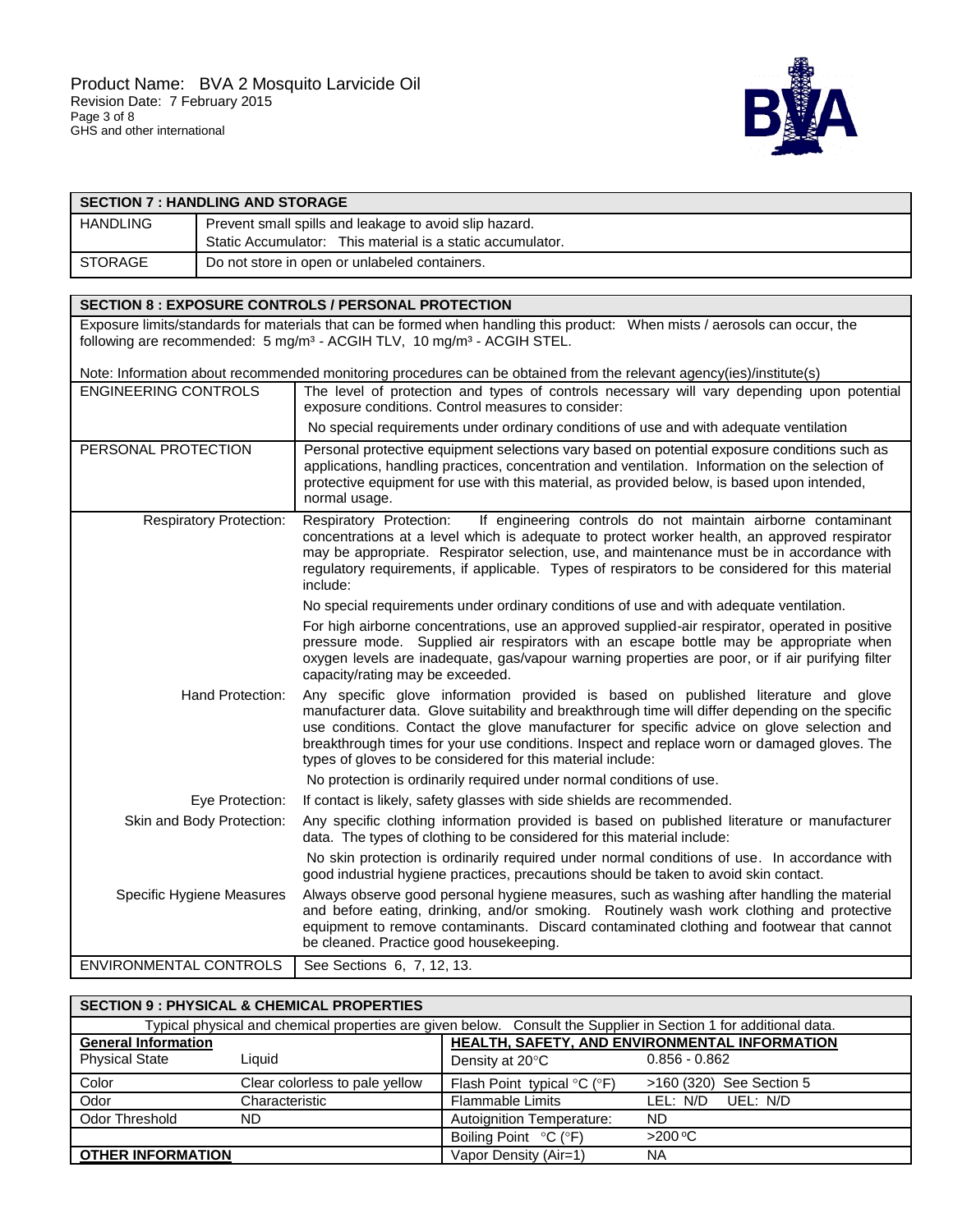

| Pour Point °C (°F)    | $-40$ ( $-40$ ) or below | Vapor Pressure                                      | $<$ 0.013 kPa (0.1 mm Hg) at 20 °C |
|-----------------------|--------------------------|-----------------------------------------------------|------------------------------------|
| <b>Freezing Point</b> | ND.                      | <b>Evaporation Rate (N-Butyl</b><br>$Acetate = 1$ : | ND                                 |
| Viscosity are +/- 10% |                          |                                                     |                                    |
| Viscosity             | $cSt$ at $40^{\circ}C$   | Solubility in Water                                 | Nil                                |
| Lary 2                | $10 - 13$                | <b>Oxidizing Properties</b>                         | See Sections 3, 15, 16.            |

| <b>SECTION 10 : STABILITY &amp; REACTIVITY</b> |                                                      |
|------------------------------------------------|------------------------------------------------------|
| STABILITY:                                     | Material is stable under normal conditions.          |
| CONDITIONS TO AVOID:                           | Excessive heat. High energy sources of ignition.     |
| <b>MATERIALS TO AVOID:</b>                     | Strong oxidizers                                     |
| <b>HAZARDOUS DECOMPOSITION PRODUCTS:</b>       | Material does not decompose at ambient temperatures. |
| <b>HAZARDOUS POLYMERIZATION:</b>               | Will not occur.                                      |

| SECTION 11: TOXICOLOGICAL INFORMATION                           |                                                                                                                                                                                             |  |
|-----------------------------------------------------------------|---------------------------------------------------------------------------------------------------------------------------------------------------------------------------------------------|--|
| <b>ACUTE TOXICITY</b>                                           |                                                                                                                                                                                             |  |
| Potential acute health effects                                  |                                                                                                                                                                                             |  |
| Inhalation: No known significant effects or critical hazards.   |                                                                                                                                                                                             |  |
| Ingestion: No known significant effects or critical hazards.    |                                                                                                                                                                                             |  |
| Skin contact: No known significant effects or critical hazards. |                                                                                                                                                                                             |  |
| Eye contact : No known significant effects or critical hazards. |                                                                                                                                                                                             |  |
| <b>PRODUCT</b>                                                  |                                                                                                                                                                                             |  |
| <b>Route of Exposure</b>                                        | <b>Conclusion / Remarks</b>                                                                                                                                                                 |  |
| <b>INHALATION</b>                                               |                                                                                                                                                                                             |  |
| Toxicity: $LC50 > 5000$ mg/m3<br>Irritation: No end point data. | Minimally Toxic. Based on test data for structurally similar materials.<br>Negligible hazard at ambient/normal handling temperatures. Based on<br>assessment of the components.             |  |
|                                                                 |                                                                                                                                                                                             |  |
| <b>INGESTION</b>                                                |                                                                                                                                                                                             |  |
| Toxicity: $LD50 > 5000$ mg/kg                                   | Minimally Toxic. Based on test data for structurally similar materials.                                                                                                                     |  |
| <b>Skin</b>                                                     |                                                                                                                                                                                             |  |
| Toxicity: $LD50 > 5000$ mg/kg<br>Irritation: Data available.    | Minimally Toxic. Based on test data for structurally similar materials.<br>Negligible irritation to skin at ambient temperatures. Based on test data for<br>structurally similar materials. |  |
| Eye                                                             |                                                                                                                                                                                             |  |
| Irritation: Data available.                                     | May cause mild, short-lasting discomfort to eyes. Based on test data for<br>structurally similar materials.                                                                                 |  |
| <b>CHRONIC/OTHER EFFECTS</b>                                    |                                                                                                                                                                                             |  |

# **For the product itself:**

Repeated and/or prolonged exposure may cause irritation to the skin, eyes, or respiratory tract.

Base oil severely refined: Not carcinogenic in animal studies. Representative material passes IP-346, Modified Ames test, and/or other screening tests. Dermal and inhalation studies showed minimal effects; lung nonspecific infiltration of immune cells, oil deposition and minimal granuloma formation. Not sensitizing in test animals.

### CARCINOGENIC EFFECTS:

.

Contains no carcinogens. Similar compounds essentially non-toxic. No component of this product at levels greater than 0.1% is identified as a carcinogen by ACGIH or the International Agency for Research on Cancer (IARC). No component of this product present at levels greater than 0.1% is identified as a carcinogen by the U.S. National Toxicology Program (NTP) or the U.S.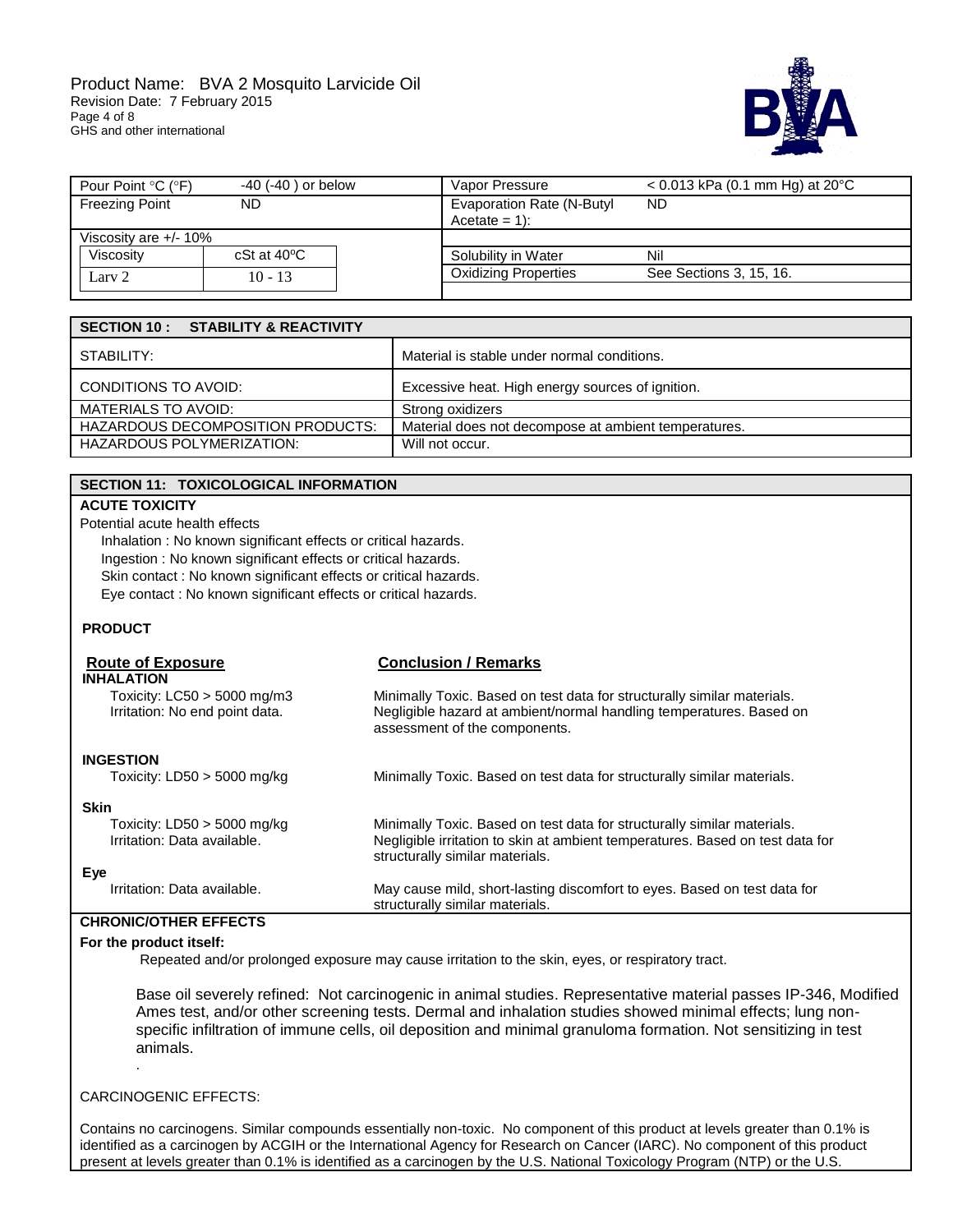

Occupational Safety and Health Act (OSHA), NTP or IARC.

Although there is no specific test data on all the base oil components, the mineral base oil would not be expected to exhibit carcinogenic potential based on what is known of the toxicity of mineral base oils in general.

The DMSO extract by IP 346 of the oil is less than 3%.(Typical 0.2% with Maximum 0.5%) Consequently it is not classified as a carcinogen.

The base oil in this product is severely hydro-treated by all hydro-processing route. By this refining history would be showed no evidence of carcinogenic potential.

MUTAGENIC EFFECTS: No component of this product at levels greater than 0.1% is classified by established regulatory criteria as a mutagen.

TERATOGENIC EFFECTS/DEVELOPMENTAL TOXICITY: No component of this product at levels greater than 0.1% is classified by established regulatory criteria as teratogenic or embryotoxic.

REPRODUCTION TOXICITY: No component of this product at levels greater than 0.1% is classified by established regulatory criteria as a reproductive toxin.

Additional information is available by request.

**OVER – EXPOSURE SIGNS/SYMPTOMS**

| Skin              | No known significant effects or critical hazards. |
|-------------------|---------------------------------------------------|
| Ingestion         | No known significant effects or critical hazards. |
| <b>Inhalation</b> | No known significant effects or critical hazards. |

## **SECTION 12 : ECOLOGICAL INFORMATION**

The information given is based on data available for the material, the components of the material, and similar materials. **ECOTOXICITY** 

Material -- Not expected to be harmful to aquatic organisms.

**MOBILITY** 

Base oil component -- Low solubility and floats and is expected to migrate from water to the land.

Expected to partition to sediment and wastewater solids.

PERSISTENCE AND DEGRADABILITY

Biodegradation:

Base oil component -- Expected to be inherently biodegradable

#### BIOACCUMULATION POTENTIAL

 Base oil component -- Has the potential to bioaccumulate, however metabolism or physical properties may reduce the bioconcentration or limit bioavailability.

## ECOLOGICAL DATA

Data for Highly Refined Severely Hydrotreated Base oil for similar materials

| TEST                              | <b>Duration</b>     | <b>Organism Type</b>   | <b>Test Results</b>               |
|-----------------------------------|---------------------|------------------------|-----------------------------------|
| <b>Aquatic - Chronic Toxicity</b> | $21 \text{ day}(s)$ | Water Flea             | NOELR 1.05 mg/l: data for similar |
|                                   |                     |                        | materials                         |
|                                   | 7 days              | Fish                   | NOEC: > 5000mg/L (IUCLID Dataset) |
|                                   | ' davs              | Aquatic Invertebrates, | NOEC: > 5000mg/L (IUCLID Dataset) |

Care should be taken to minimize release of this product into the environment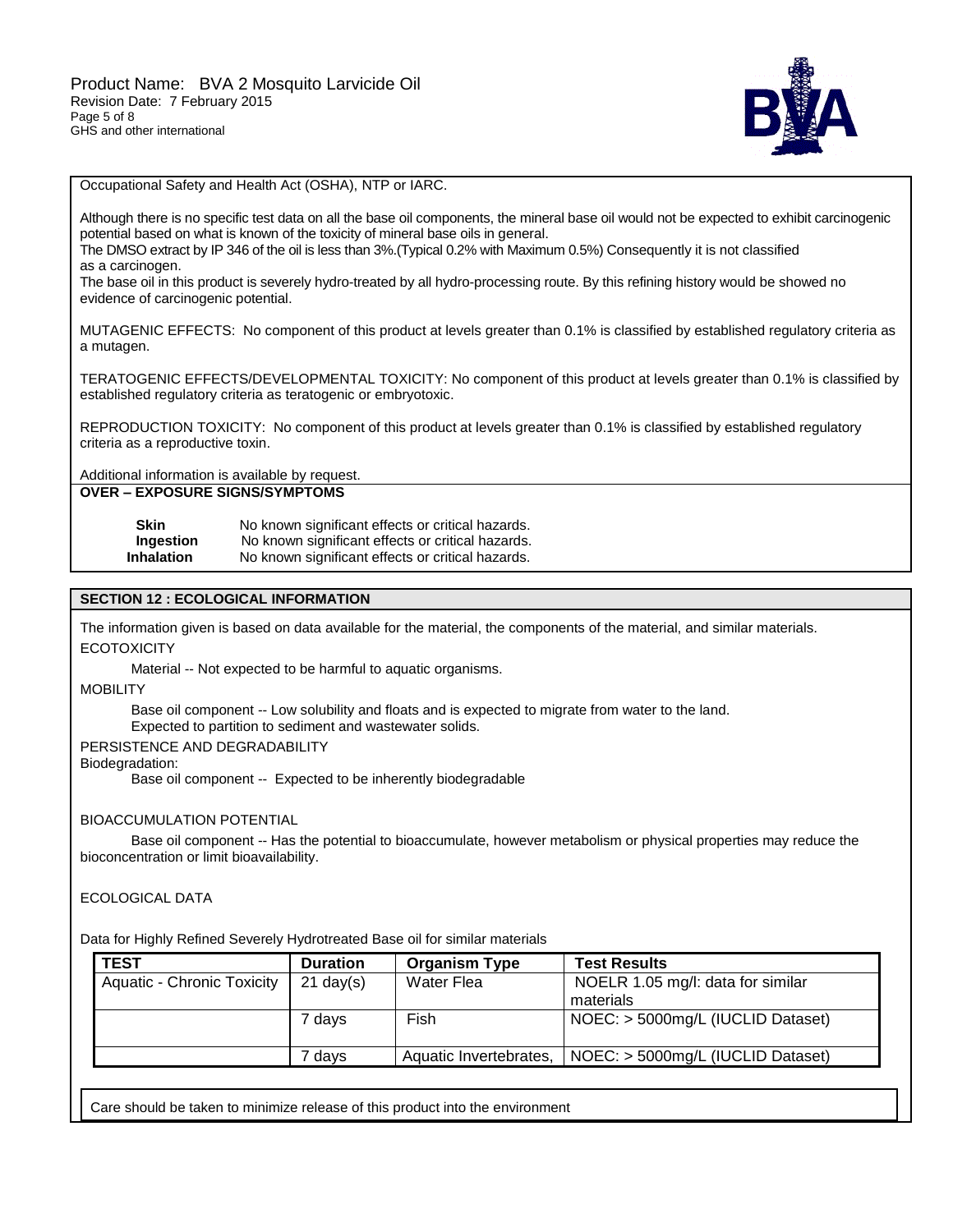

| Environmental Fate & Distribution   | No Data Available        | Other Typical (not a specification)   |                   |  |
|-------------------------------------|--------------------------|---------------------------------------|-------------------|--|
| Persistence & Degradation Toxicity  | No Data Available        | Acute Toxicity to Fish:               | No Data Available |  |
| <b>Effect on Effluent Treatment</b> | Product may be partially | <b>Effect Concentration on Algae:</b> | No Data Available |  |
|                                     | removed in biological    | Ready Biodegradability:               | No Data Available |  |
|                                     | treatment processes.     | Respiration Inhibition:               | No Data Available |  |
|                                     |                          | Adsorption/Desorption:                | No Data Available |  |
|                                     |                          | Abiotic Degradability-Hydrolysis:     | Not measurable    |  |

#### **SECTION 13 : DISPOSAL CONSIDERATIONS**

Disposal recommendations based on material as supplied. Disposal must be in accordance with current applicable laws and regulations, and material characteristics at time of disposal.

#### **DISPOSAL RECOMMENDATIONS**

Product is suitable for burning in an enclosed controlled burner for fuel value or disposal by supervised incineration at very high temperatures to prevent formation of undesirable combustion products.

## **REGULATORY DISPOSAL INFORMATION**

#### **European Waste Code:** 13 01 10

NOTE: These codes are assigned based upon the most common uses for this material and may not reflect contaminants resulting from actual use. Waste producers need to assess the actual process used when generating the waste and its contaminants in order to assign the proper waste disposal code(s).

This material is considered as hazardous waste pursuant to Directive 91/689/EEC on hazardous waste, and subject to the provisions of that Directive unless Article 1(5) of that Directive applies.

**Empty Container Warning** Empty Container Warning (where applicable): Empty containers may contain residue and can be dangerous. Do not attempt to refill or clean containers without proper instructions. Empty drums should be completely drained and safely stored until appropriately reconditioned or disposed. Empty containers should be taken for recycling, recovery, or disposal through suitably qualified or licensed contractor and in accordance with governmental regulations. DO NOT PRESSURIZE, CUT, WELD, BRAZE, SOLDER, DRILL, GRIND, OR EXPOSE SUCH CONTAINERS TO HEAT, FLAME, SPARKS, STATIC ELECTRICITY, OR OTHER SOURCES OF IGNITION. THEY MAY EXPLODE AND CAUSE INJURY OR DEATH.

| <b>SECTION 14 : TRANSPORT INFORMATION</b>                                                                                |                                     |  |  |  |  |  |
|--------------------------------------------------------------------------------------------------------------------------|-------------------------------------|--|--|--|--|--|
| <b>LAND (ADR/RID)</b> : Not Regulated for Land Transport                                                                 |                                     |  |  |  |  |  |
| <b>INLAND WATERWAYS (ADNR)</b> : Not Regulated for Inland Waterways Transport                                            |                                     |  |  |  |  |  |
| <b>SEA (IMDG)</b> : Not Regulated for Sea Transport according to IMDG-Code                                               |                                     |  |  |  |  |  |
| AIR (IATA): Not Regulated for Air Transport                                                                              |                                     |  |  |  |  |  |
|                                                                                                                          | <b>ICAO/IATA Classification</b>     |  |  |  |  |  |
| US DOT Classification: Not Regulated                                                                                     | Proper shipping name: Not regulated |  |  |  |  |  |
|                                                                                                                          | <b>IATA Class</b>                   |  |  |  |  |  |
| Marine Pollutant: Not a Pollutant                                                                                        | UN number: Not regulated.           |  |  |  |  |  |
| Special Provisions for transport: None Identified                                                                        | Packing Group: Not regulated.       |  |  |  |  |  |
|                                                                                                                          |                                     |  |  |  |  |  |
| <b>ADR/RID Classification</b>                                                                                            | <b>IMO/IMDG Classification</b>      |  |  |  |  |  |
| UN number: Not regulated.                                                                                                | Proper shipping name: Not regulated |  |  |  |  |  |
| Proper shipping name: Not regulated.                                                                                     | <b>IMDG Class: Not regulated</b>    |  |  |  |  |  |
| ADR/RID Class: Not regulated.                                                                                            | UN number: Not regulated.           |  |  |  |  |  |
| Packing Group: Not regulated.                                                                                            | Packing Group: Not regulated.       |  |  |  |  |  |
|                                                                                                                          | Marine Pollutant: Not pollutant.    |  |  |  |  |  |
| USA: No special warning labels are required under OSHA 29CFR 1910.1200. OSHA hazard warnings are not applicable for this |                                     |  |  |  |  |  |

product; therefore no OSHA Warnings would appear on the label. No EPA hazard classification code.

#### **SECTION 15: Regulatory Information Product Component Ingredients**

#### **Europe**

 **Material is not dangerous as defined by the EU Dangerous Substances/Preparations Directives.**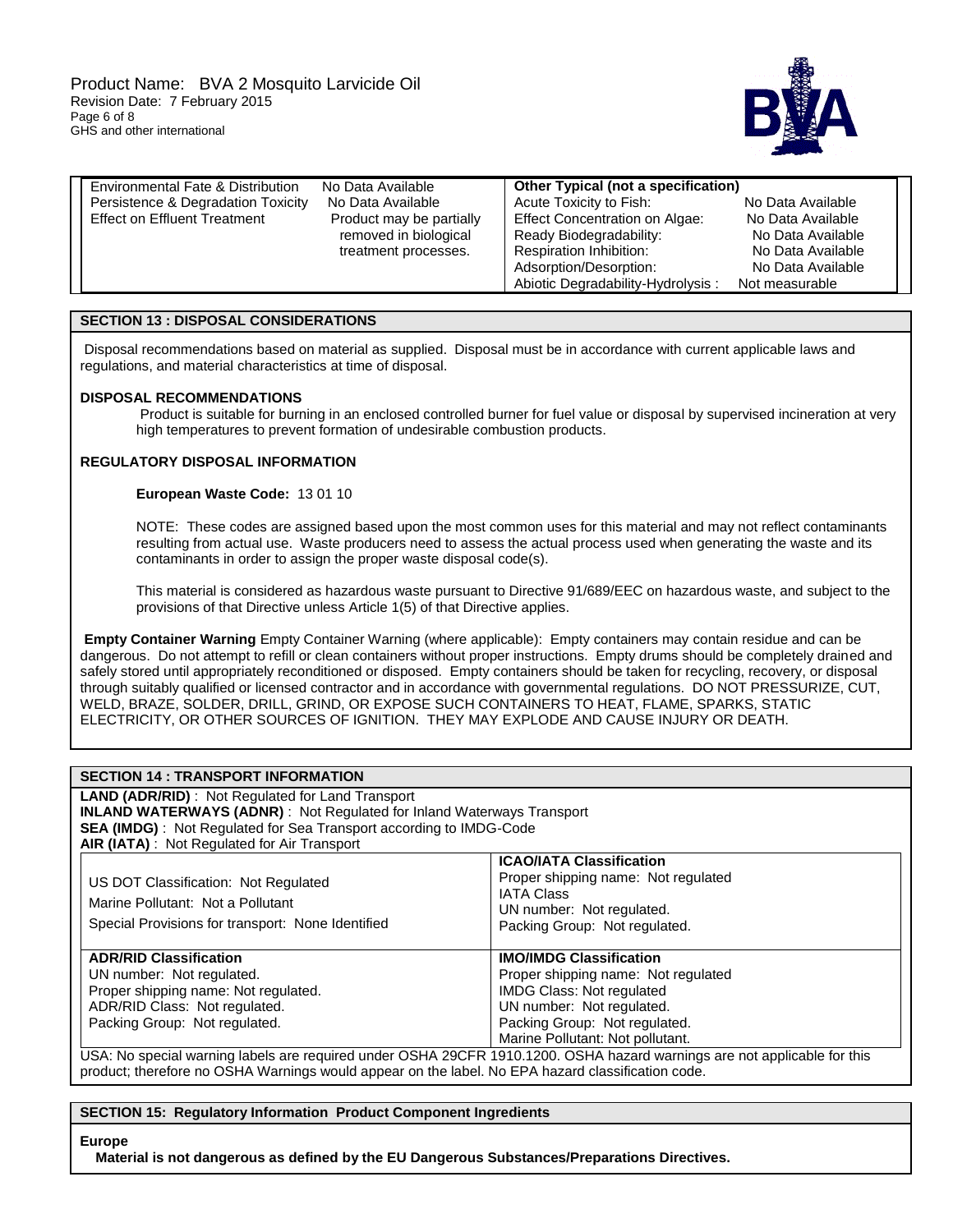

#### **EU LABELING: Not regulated according to EC Directives Material is not dangerous as defined by the EU Dangerous Substances/Preparations Directives.**

Classification and labeling have been performed according to EU Directives 67/548/EEC, 1999/45/EC and 2001/58/EC (including amendments) and the intended use. - Consumer applications.

#### **United States**

## **EPA SARA Title III Chemical Listings**

 Section 302 Extremely Hazardous Substances: None. Section 304 CERCLA Hazardous Substances: None. SARA 311/312 CATEGORIES:

- 1. Immediate (Acute) Health Effects: YES
- 2. Delayed (Chronic) Health Effects: NO
- 3. Fire Hazard: NO
- 4. Sudden Release of Pressure Hazard: NO
- 5. Reactivity Hazard: NO

 **OSHA HAZARD COMMUNICATION STANDARD:** When used for its intended purposes, this material is not classified as hazardous in accordance with OSHA 29 CFR 1910.1200.

#### **Canada**

 **WHMIS** (Canadian Workplace Hazardous Materials Information System)

This product when tested as a whole is not a controlled substance within the meaning of the Hazardous Products Act.

**Germany**: Water Hazardous Class (WGK): 1 (low hazard to water)

#### **NATIONAL LEGISLATION / REGULATIONS**

**Ozone depleting chemicals:** No ozone depleting chemicals are present or used in manufacture.

#### **REGULATORY STATUS AND APPLICABLE LAWS AND REGULATIONS**

**Complies with the following national/regional chemical inventory requirements:** , DSL, ENCS, TSCA Special:

| Inventory     | <b>Status</b>                          |  |  |  |
|---------------|----------------------------------------|--|--|--|
| <b>AICS</b>   | All components are listed or exempted. |  |  |  |
| <b>ELINCS</b> | <b>Restrictions Apply</b>              |  |  |  |
| <b>IECSC</b>  | All components are listed or exempted. |  |  |  |
| KECI          | All components are listed or exempted. |  |  |  |
| <b>PICCS</b>  | All components are listed or exempted. |  |  |  |

| <b>Detail</b>           |                                                                                                                                                                |
|-------------------------|----------------------------------------------------------------------------------------------------------------------------------------------------------------|
| <b>U.S. Regulations</b> | US INVENTORY (TSCA 8b): Listed on inventory.                                                                                                                   |
|                         | SARA Title III Section 302 Extremely Hazardous Substances (40 CFR Part 355):: This product is not<br>regulated under Section 302 of SARA and 40 CFR Part 355.  |
|                         | SARA Title III Sections 311/312 Hazardous Categorization (40 CFR Part 370):: Defined as Immediate (Acute)<br>Health Effects by OSHA under 29 CFR 1910.1200(d). |
|                         | SARA 313 toxic chemical notification and release reporting: No products were found.                                                                            |
|                         | CERCLA Sections 102a/103 Hazardous Substances (40 CFR Part 302.4):: This material is not regulated under                                                       |
|                         | CERCLA Sections 103 and 107.                                                                                                                                   |
| <b>State</b>            | No products were found.                                                                                                                                        |
| <b>Regulations</b>      | California prop. 65: No products were found                                                                                                                    |

## **SECTION 16: OTHER INFORMATION**

This product safety data sheet was prepared in compliance Conforms to HazCom 2012/United States. Certain elements refer to Commission Directive 2001/58/EC , 91/155/EEC, 67/548/EEC and 1999/45/EC for reference, as well as their relevant amendments, on the approximation of laws, regulations and administrative provisions relative to the classification, packaging and labeling of dangerous substances and preparations.